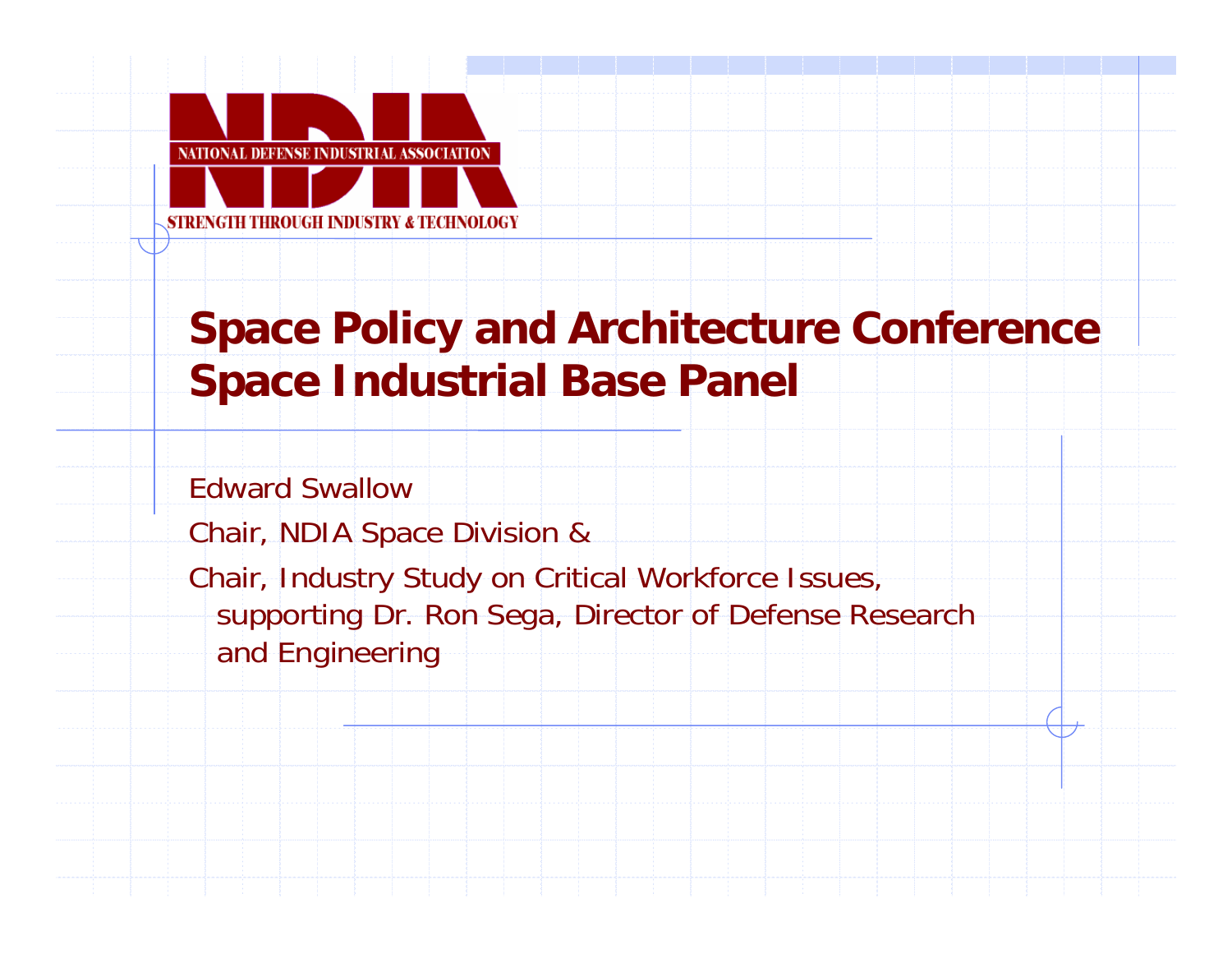

STRENGTH THROUGH INDUSTRY & TECHNOLOGY

# **Industry Study Members**

Name

Wes Clark, MajGen.(ret)

**Bob Buchanan** 

**William Ayen** 

**Gayle White** 

Sue Woida

Company

**SAIC** 

**SAIC** 

**UCCS** 

 $CSC$ 

AF/ret

- Broad range of companies participating in study analysis
	- 14 Companies represented on panels
- $\bullet$ Broader range of companies providing data and anecdotal evidence
	- 30 of 1130 NDIA member companies responded  $\mathbf{r}$  . to survey - Representative sample

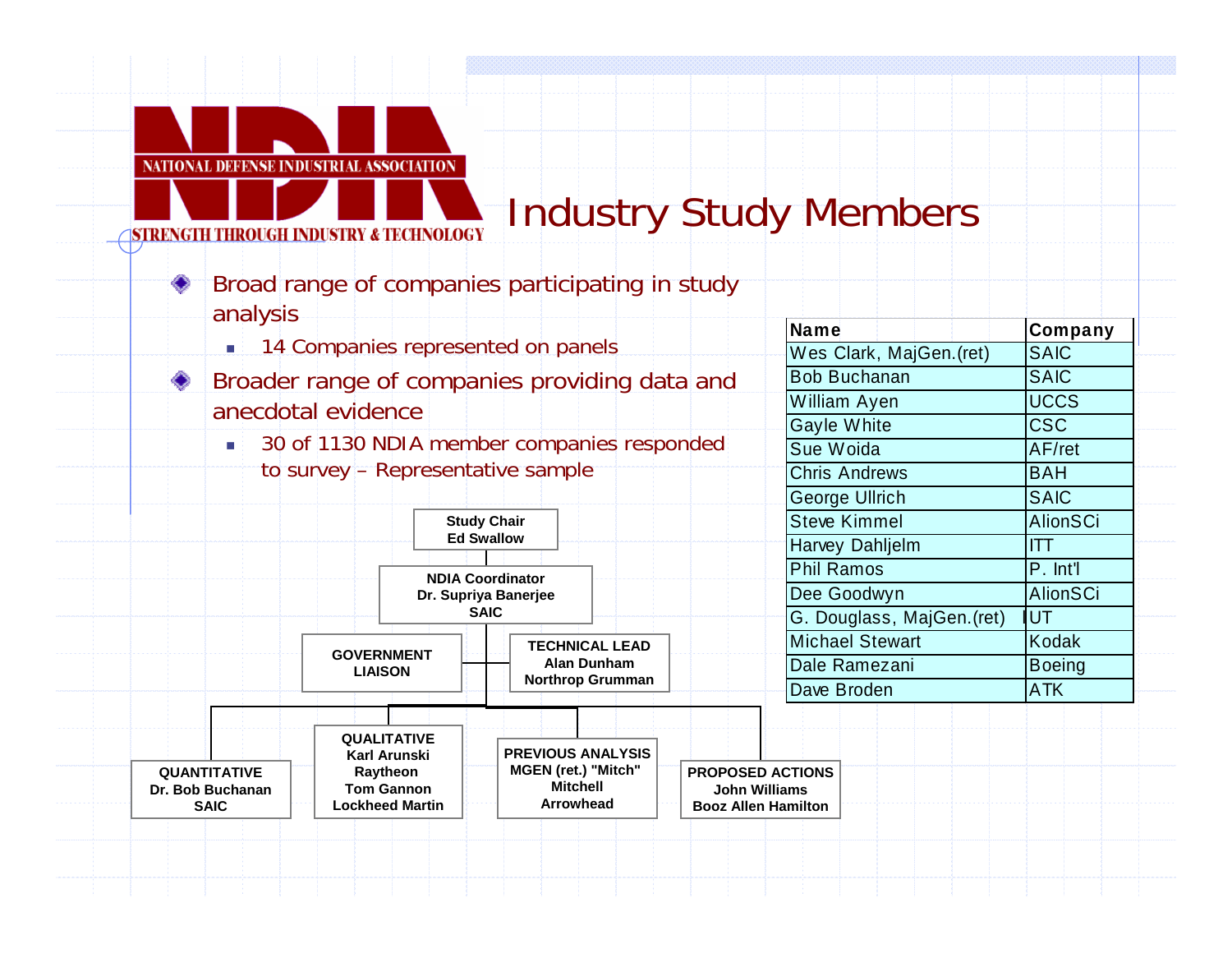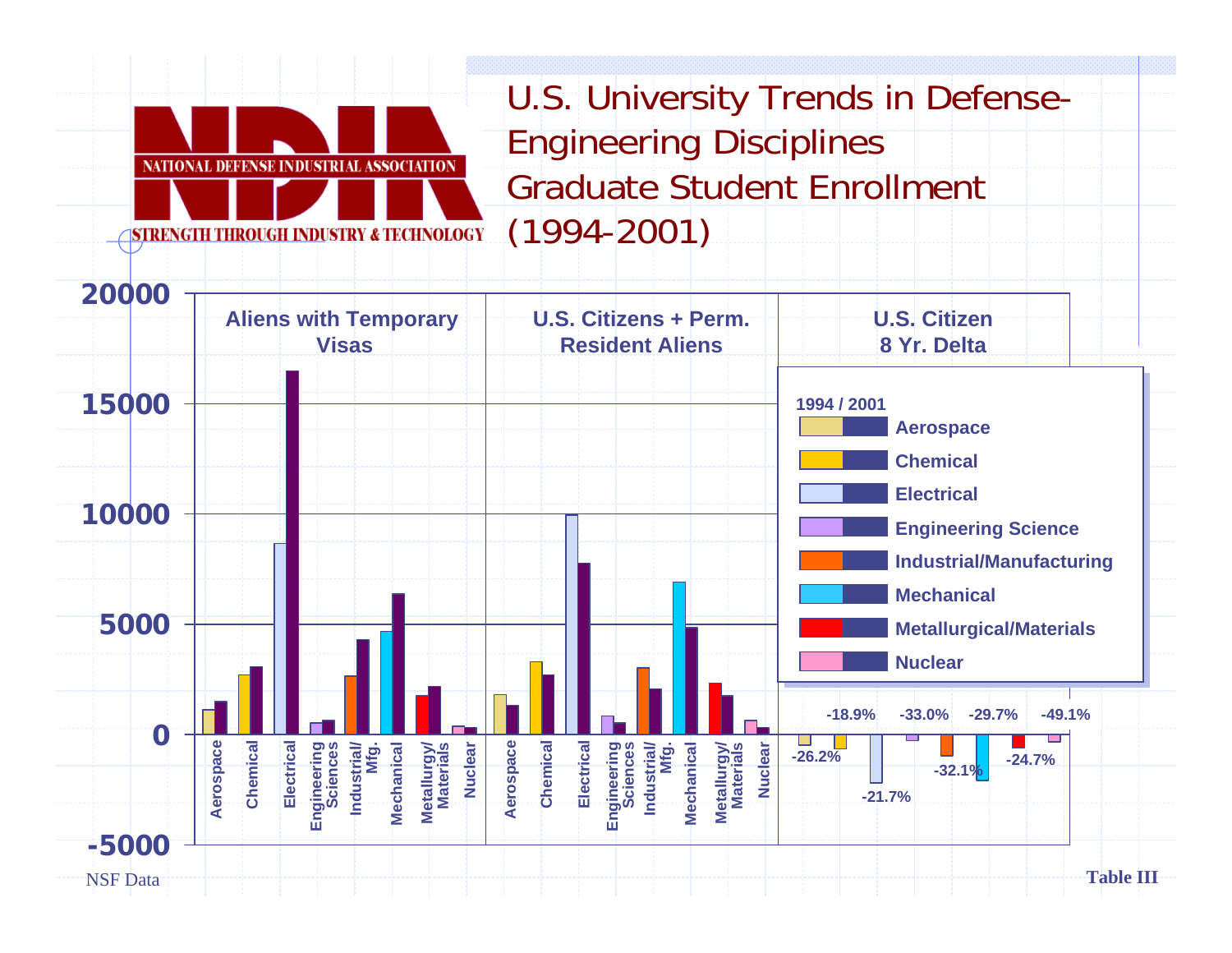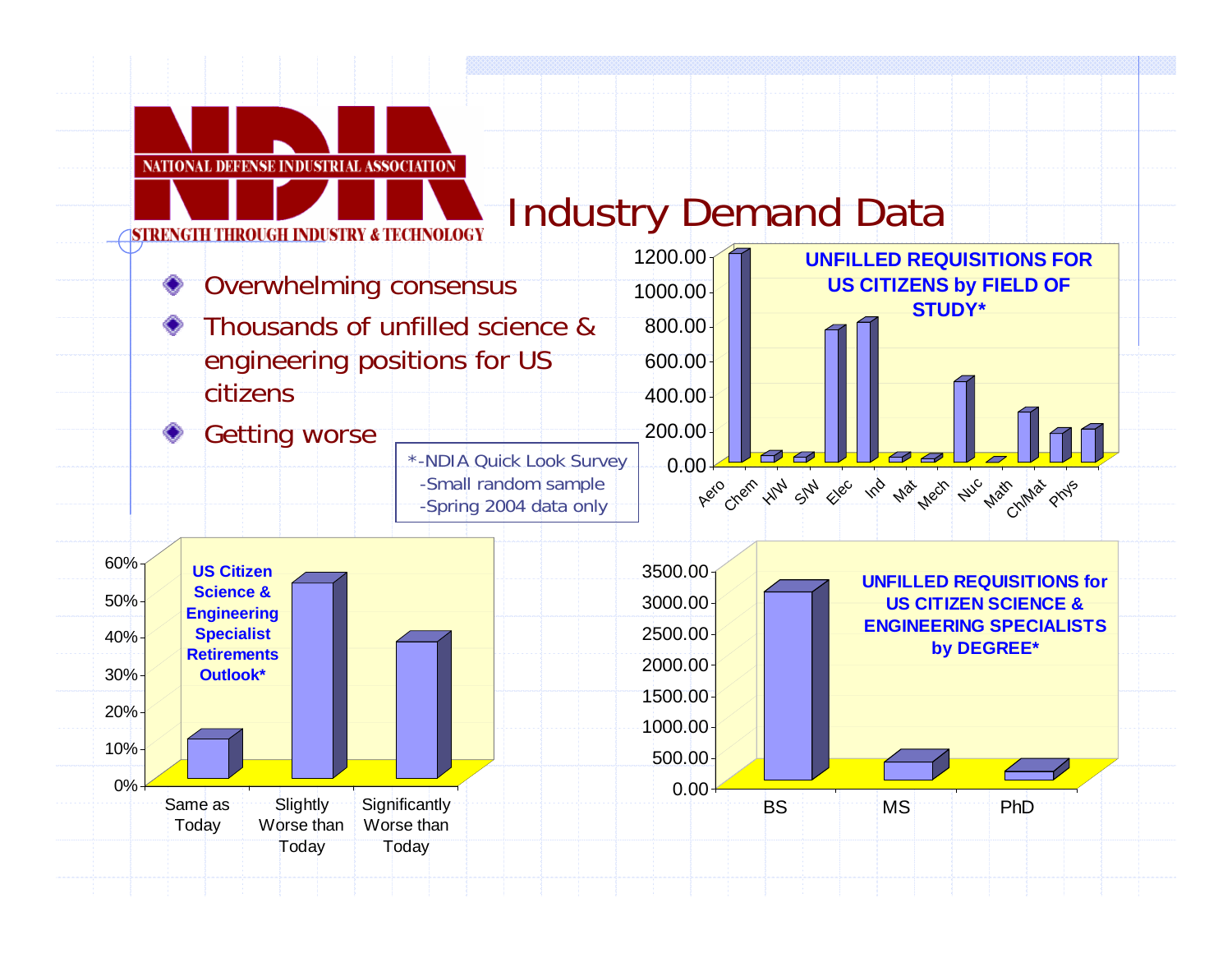

- SEE Significant Emotional Event (or Significant Technological Event) for change in demand is mismatched with supply
	- $\mathbf{r}$ Sputnik – NDEA 58
	- $\mathcal{L}_{\mathcal{A}}$ Invention of the integrated circuit – Led by DARPA investments
	- TT Personal (Distributed) Computing explosion -- System integration capabilities drawn from DOD experience
	- г Internet – ARPANET
	- **Space Transformation**" ?????
- Weather prediction Perfect Storm<sup>1</sup> appears to be forming from unprecedented conjunction of trends
	- Retirement of the post-Sputnik generation
	- Decline in clearance-eligible S&E workforce
	- Diminishing U.S. technological dominance due to globalization of R&D
- Need to ensure the internal S&E capability to maintain technological advantage for next/follow-on generation operational capabilities

<sup>1</sup> From Speech "The Perfect Storm" presented by Dr. Shirley Ann Jackson, Ph.D, .President, Rensselaer Polytechnic Institute, to the National Society of Black Engineers, Dallas, Texas, Wednesday, March 17, 2004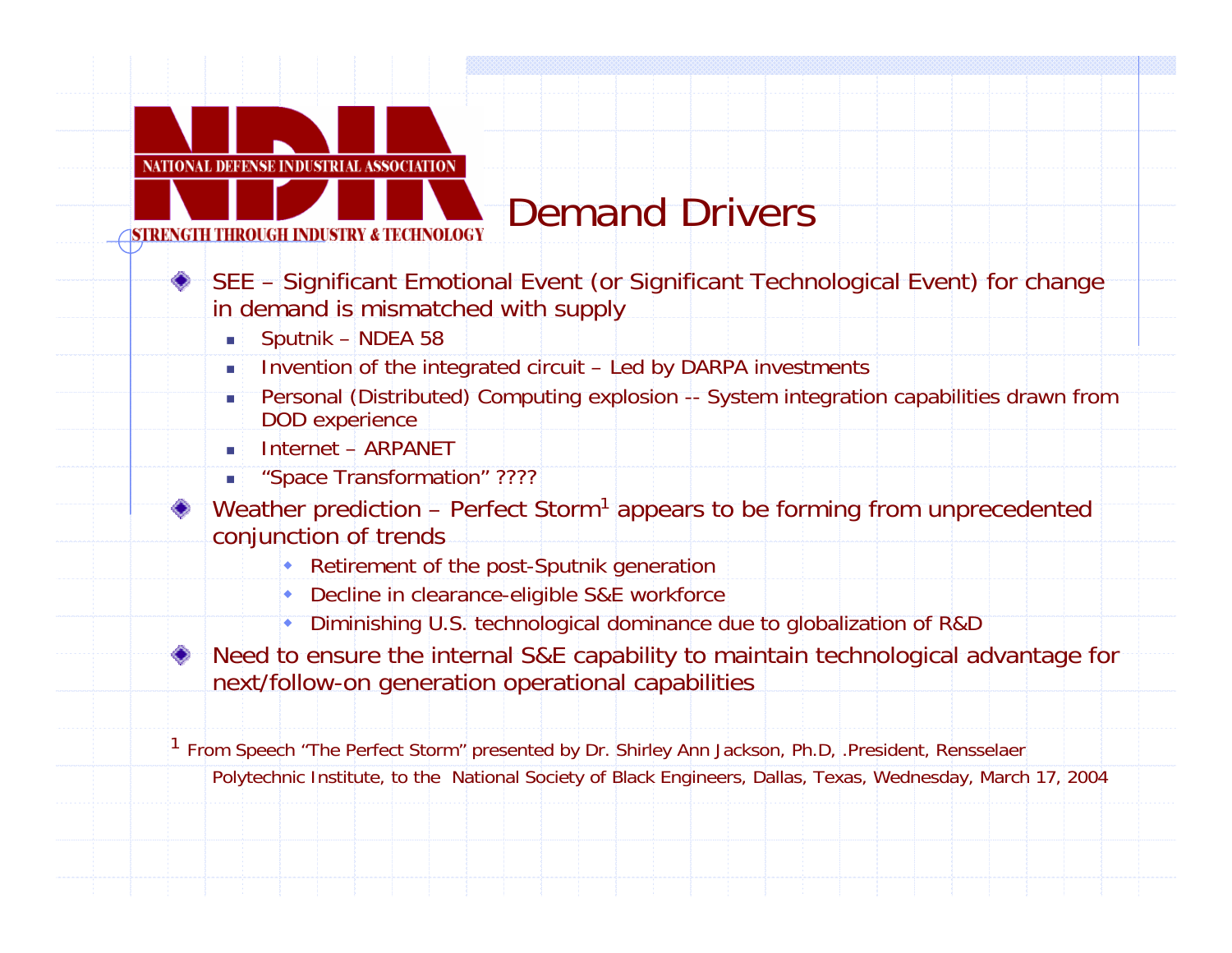

upon providing S&E-related educational opportunities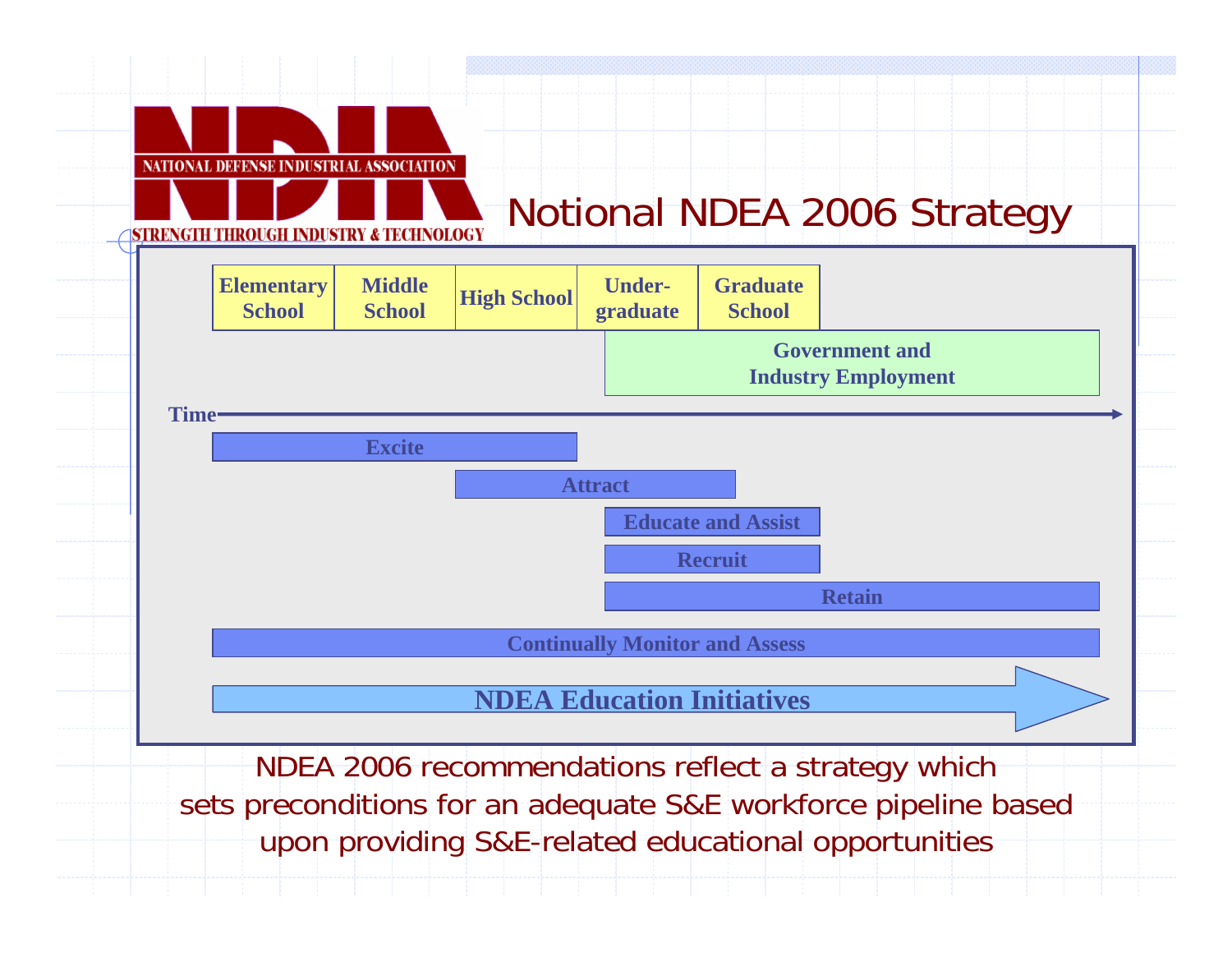# Recommendations

- Overall s olution(s) are complex a nd multi faceted:
	- Ē. Better use of existing workforce

**NATIONAL DEFENSE INDUSTRIAL ASSOCIATION** 

**ISTRENGTH THROUGH INDUSTRY & TECHNOLOGY** 

- Retraining, mentoring, work/life balance, increase diversity, etc.
- a. Financial support for knowledge trans fer
- Increased government support for R&D robust and balanced 6.1 through 6.4 program
- On supply side, DoD/USG must recognize that the market itself is not sufficient to ensure the ready supply of technologically trained workers
	- г We must constantly be aware of current attitudes and propensity towards engineering by measuring youth attitudes
		- Allow us to counter negatives; reinforce positives
		- Military e quivalent is Youth Attitude Tracking Survey
	- $\mathcal{L}_{\mathcal{A}}$  To attract and retain sufficient engineers, we must adopt some aspects of the military recruiting model
		- We c annot count on a volunteer force, but rather a recruited force
		- Recruited in the sense that the concept of becoming an engineer is introduced at an early age, reinforced by compelling media and mentorship, and properly incentivized by educational scholarships
		- Necessary to counter other social message s
- This will require a national effort to fund, monitor and influence on a sustained basis
	- Should be a p art of NDEA 2006